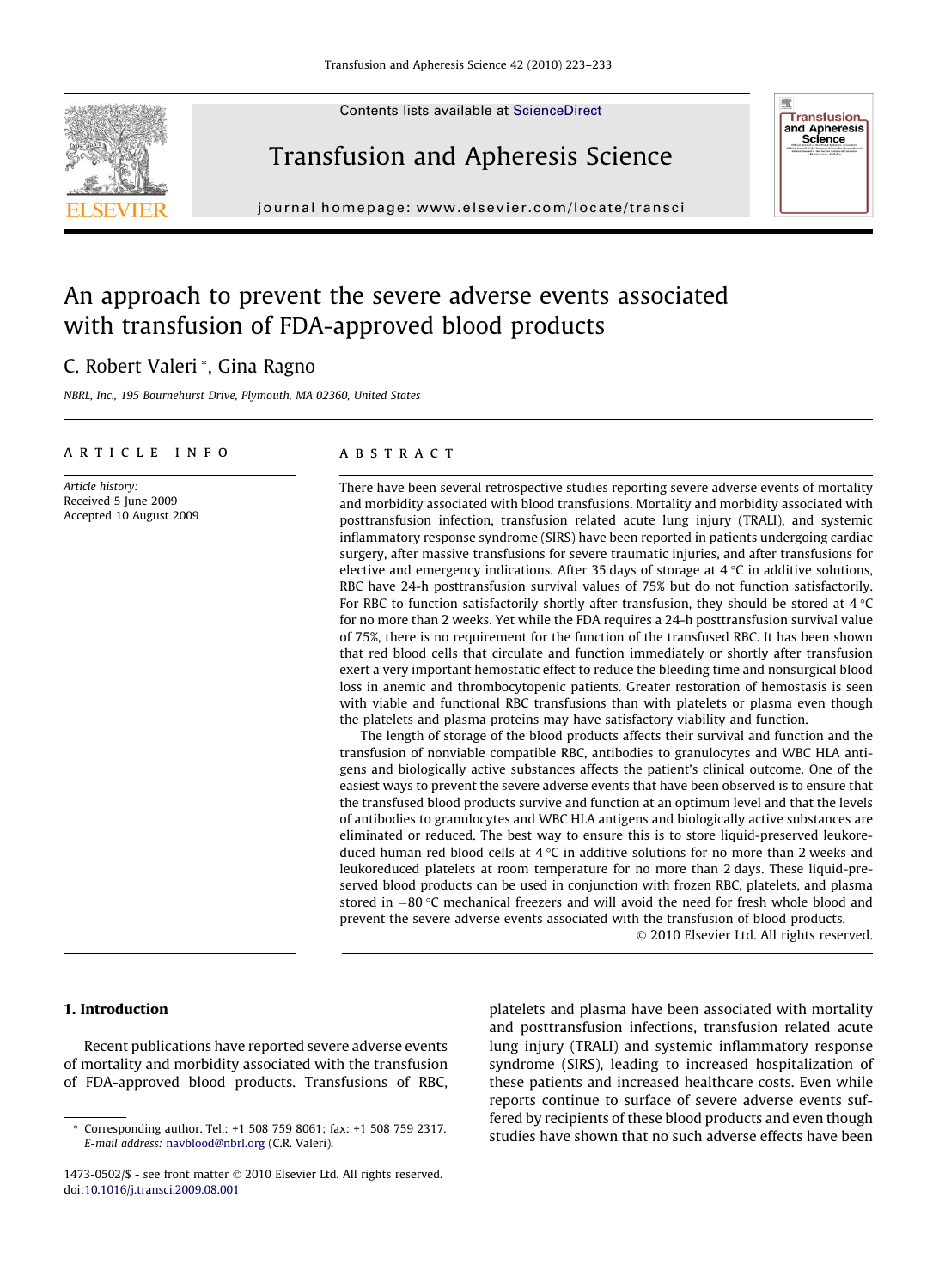seen with transfusions of previously frozen RBC and platelets, the reluctance to use freeze-preservation procedures continues. Combining freeze-preservation and liquid preservation procedures would prevent the severe adverse events now observed with blood products.

Current methods by which leukoreduced RBC are preserved in the liquid state at  $4\,^{\circ}\mathrm{C}$  maintain the viability and function of the RBC at 4  $\rm ^{\circ}$ C for only 2 weeks. If the leukoreduced liquid-preserved RBC are washed after 4  $^\circ$ C storage for 2 weeks it would reduce the antibodies to granulocytes and WBC HLA antigens which activate granulocytes in the recipient's lung and cause transfusion related acute lung injury (TRALI). Washing would also reduce cytokines and other biologically active substances in blood products that activate the recipient's granulocytes to produce oxygen free radicals and the systemic inflammatory response syndrome (SIRS).

After room temperature storage at 22 ± 2 °C for 2 days, leukoreduced platelets have acceptable in vivo recovery, lifespan and function immediately or shortly following infusion and can reduce the nonsurgical bleeding diathesis in anemic and thrombocytopenic patients.

### 2. Freeze preservation of RBC, platelets, and plasma

Frozen blood products have been shown to be safe and therapeutically effective as a supplement to liquid-preserved products. Group O Rh positive and group O Rh negative RBC, single donor leukoreduced platelets collected by plateletpheresis and AB plasma can all be frozen and stored in a –80 °C mechanical freezer [\[1\].](#page-9-0) The Naval Blood Research Laboratory for 45 years conducted studies to preserve cryopreserved blood products for military and civilian use. These studies were supported by the US Navy's Bureau of Medicine and Surgery; the Office of Naval Research (ONR); and the Congress of the United States. Frozen blood products stored in –80 °C mechanical freezers were deployed to supplement the supply of liquid-preserved blood products to treat wounded casualties. During the Vietnam War, the Huggins cytoglomerator was used to deglycerolize RBC frozen with 40% W/V glycerol and stored at -80 °C. The Haemonetics Blood Processor 115 was used in the Persian Gulf War and the Haemonetics ACP215 is being used in Iraq, Afghanistan and Bosnia [\[1,2\].](#page-9-0) With the functionally closed Haemonetics ACP215 instrument, group O Rh positive and group O Rh negative RBC are treated with 40% W/V glycerol, the supernatant glycerol is removed, and the RBC containing 40% W/V glycerol are frozen in a  $-80\,^{\circ}\mathrm{C}$  mechanical freezer. These RBC have been stored at  $-80$  °C for at least 10 years, and following deglycerolization, leukoreduction and washing, the RBC have been stored at  $4^{\circ}C$  in the additive solution AS-3 (Nutricel) for 2 weeks.

Single donor leukoreduced platelets obtained by plateletpheresis have been treated with 6% DMSO, and after the supernatant DMSO is removed, the platelets are frozen in a  $-80\,^{\circ}\textrm{C}$  freezer and stored at  $-80\,^{\circ}\textrm{C}$  for 2 years. After dilution of the thawed platelets with 10 ml of 0.90 NaCl the platelets can be stored at room temperature without agitation for 6 h. Type AB plasma has been frozen in a

 $-80$  °C mechanical freezer and stored at  $-80$  °C for 7 years, and after thawing can be stored at room temperature for 8 h or at 4  $\degree$ C for 24 h. All these blood products have been shown to be safe and therapeutically effective [\[1\]](#page-9-0).

A –80 °C dual cascade air-cooled mechanical freezer maintained at a mean temperature of  $-80$  °C with a range from  $-65$  °C to  $-90$  °C is used for frozen storage of these blood products. There is no need to control the rate of freezing using a special programmed rate freezer and liquid nitrogen. The blood product is frozen in a polyvinyl chloride (PVC) plastic bag inside a polyester plastic bag placed in a rigid cardboard box in a  $-80$  °C mechanical freezer. The frozen blood products can be transported on dry ice in polystyrene foam shipping containers which maintain the temperature at  $-80$  °C. In our experience, frozen RBC in PVC plastic bags showed an incidence of breakage of about 6% following transportation compared to an incidence of about 3% in PVC plastic bags that were not subjected to transportation [\[1\]](#page-9-0).

# 3. Severe adverse events related to liquid-preserved blood products

Since 1985 the effects of the length of storage of liquidpreserved RBC in the additive solutions CPD AS-1 (ADSOL), CP2D AS-3 (Nutricel) and CPD AS-5 (Optisol) on mortality and morbidity in patients have been debated. Numerous publications have discussed whether or not the length of storage of liquid-preserved RBC at  $4^{\circ}$ C in the current FDAapproved additive solutions is responsible for the severe adverse events that have been reported in patients. The articles by Zimrin and Hess [\[3\]](#page-9-0), Lelubre and associates [\[4\],](#page-9-0) Bennett-Guerrero and associates [\[5\]](#page-9-0) and the editorial by Steiner and Stowell [\[6\]](#page-9-0) report on this controversy. Bennett-Guerrero and associates [\[5\]](#page-9-0) report a prospective, double-blind, randomized clinical feasibility trial of controlling the storage age of red blood cells for transfusion in cardiac surgical patients. The report by Bennett-Guerrero and associates [\[5\]](#page-9-0) is a limited prospective randomized study in 23 patients who received liquid-preserved red blood cells, 12 patients received RBC stored at  $4^{\circ}$ C for  $7 \pm 4$  days and 11 patients received RBC stored at 4  $\degree$ C for 21 ± 4 days. The authors report that most (94.4%) of the RBC units were AS-1 or AS-3 units which have a shelf life of 42 days; however 12 of the units (5.6%) were CPDA-1 units which have a shelf life of 35 days. The authors do not report the clinical outcome in these 23 patients. This limited prospective randomized study failed to assess liquid-preserved RBC stored in additive solutions (AS-1 or AS-3) at 4  $\degree$ C for 35–42 days.

Zimrin and Hess discussed the quality of liquid-preserved RBC stored in the three additive solutions (CPD AS-1, CP2D AS-3, and CPD AS-5) approved by FDA for 42 days [\[3\].](#page-9-0) They tabulated the adverse events reported in 19 retrospective studies and they concluded that there is no need for an immediate change in the current transfusion practice [\[3\].](#page-9-0)

There have been two retrospective studies showing that the mortality and morbidity of recipients are related to the storage of the RBC in FDA-approved additive solutions for 42 days [\[7,8\]](#page-9-0).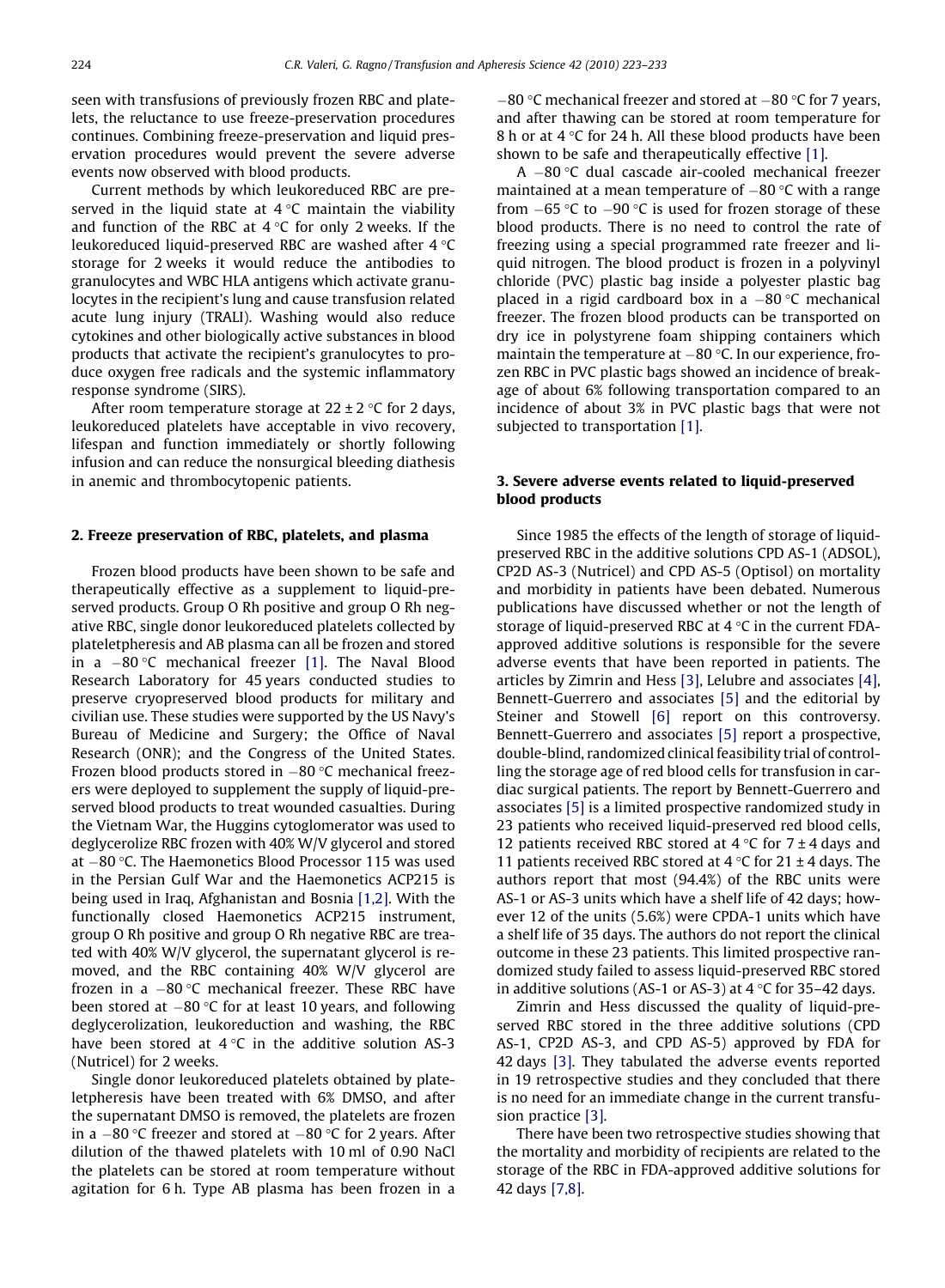Basran and associates have reported that morbidity and mortality were related to the length of storage at 4  $^\circ\textsf{C}$  of allogeneic RBC transfused to patients subjected to reoperative cardiac surgery [\[7\].](#page-9-0) Their retrospective study included 434 patients who had undergone repeat median sternotomy for coronary artery bypass surgery or valve surgery. The authors reported that 321 (74%) of the 434 patients met the criteria for eligibility. After adjusting for the effects of confounding variables and total number of RBC transfusions, the investigators determined that the longer the RBC storage before transfusion, the greater the incidence of in-hospital and out-of-hospital mortality. Moreover, they determined that the length of storage before transfusion was related to the incidence of acute renal dysfunction and length of stay in the intensive care unit and hospital. They also reported a relationship between inhospital mortality and the mean duration of storage of the RBC in the additive solution AS-1/ADSOL.

The increased incidence of acute renal dysfunction observed in these patients suggests that the allogeneic red blood cells that did circulate did not release oxygen immediately or shortly after infusion sufficient to maintain the critical tissue  $p_{O<sub>2</sub>}$  tension in the kidney [\[7\]](#page-9-0).

This retrospective study underscores the importance of analyzing both the survival and function of RBC after storage in the additive solution AS-1 (ADSOL) at 4 °C for as long as 42 days [\[7\].](#page-9-0) Our data have shown that in order to maintain satisfactory 24-h posttransfusion survival RBC should be stored for no more than 35 days in the ADSOL (AS-1) solution at 4 °C [\[9–11\].](#page-9-0) It is important that preserved RBC have normal function immediately after transfusion so that they can deliver oxygen at high tissue  $p_{0}$ , tension to the brain, heart and kidneys and restore hemostasis in patients with a nonsurgical bleeding diathesis. Even though a mean 24-h posttransfusion survival of 75% can be maintained during storage at 4 °C for 35 days, the function of the RBC decreases significantly after only 2 weeks of 4 °C storage in AS-1. Nevertheless, the FDA has approved 4 °C storage of RBC in AS-1 for 42 days [\[10,11\]](#page-9-0).

Because red blood cells stored at 4  $^\circ\textsf{C}$  in CPD, CPDA-1, CPD AS-1, CP2D AS-3, or CPD AS-5 for longer than 2 weeks have significantly impaired oxygen transport function [\[11\]](#page-9-0), they require time in the recipient's circulation for the functional defect to be repaired so that they will release oxygen at high tissue  $p_{\text{o}}$ , tensions. For optimum survival and function, liquid-preserved red blood cells should be stored for no more than 2 weeks at 4 °C in any of the FDA-approved preservative solutions [\[11\]](#page-9-0). Any patient who is sick enough to require a transfusion should receive red blood cells that have not only maximum viability but maximum function as well.

The FDA has never provided any standard for the ability of preserved red blood cells to adequately deliver oxygen immediately after infusion. The basic assumption is that even though the transfused red blood cells have reduced 2,3 DPG levels, the respiratory defect of an increased affinity for oxygen will be restored following transfusion. However, when patients are hypovolemic and hypotensive and are acidotic and have reduced levels of inorganic phosphorus, the in vivo restoration of the respiratory defect in vivo is impaired [\[10\].](#page-9-0)

Further compromising the well being of the patient who receives liquid-preserved RBC that have been stored in AS-1 for 42 days is the fact that there are compatible nonviable RBC that are infused which must be removed by the reticuloendothelial system. Removal of these nonviable RBC may affect the ability of the reticuloendothelial system to clear infectious agents, tumor cells and particulate matter from the circulation [\[10,11\].](#page-9-0) The number of nonviable compatible RBC that can be administered to sick patients without causing harm has never been determined.

The release of cytokines and biologically active substances that occur after 2 weeks storage of RBC at  $4^{\circ}$ C may affect the patient's immune system and render the patient susceptible to the adverse events [\[12,13\]](#page-9-0). Washing of the liquid-preserved leukoreduced RBC stored at  $4^{\circ}$ C in the additive solutions would reduce the cytokines and biologically active substances that may be responsible for the occurrence of adverse events in the recipients [\[13\]](#page-9-0).

In a recent paper published in the New England Journal of Medicine together with an editorial, the authors reported that when patients undergoing cardiac surgery were transfused red cells that had been stored for more than 2 weeks, they exhibited a significantly increased risk of postoperative complications as well as reduced shortterm and long-term survival rates [\[14\].](#page-9-0) These patients had received red cell transfusions during coronary artery bypass grafting, heart valve surgery, or both, between June 30, 1998 and January 30, 2006. A total of 2872 patients received 8802 units of blood that had been stored for 14 days or less (''newer blood"), and 3130 patients received 10,782 units of blood that had been stored for more than 14 days (''older blood"). The median age was 11 days for the newer blood and 20 days for older blood. Patients who were given older units had higher rates of in-hospital mortality (2.8% vs.  $1.7\%$ ,  $p = 0.004$ ), intubation beyond 72 h (9.7% vs. 5.6%,  $p < 0.001$ ), renal failure (2.7% vs. 1.6%,  $p = 0.003$ ) and sepsis or septicemia (4.0% vs. 2.8%,  $p = 0.01$ ). A composite of complications was more common in patients who were given older blood  $(25.5\% \text{ vs. } 22.4\%, p = 0.001)$  [\[8\].](#page-9-0)

Dzik has written a commentary on the Koch and associates article ''Fresh blood for everyone? Balancing availability and quality of stored RBCs." [\[8,15\].](#page-9-0) The effects of the length of storage of RBC at 4  $\rm ^{\circ}$ C in AS-1 (ADSOL) for 49 days on red blood cells survival and function were discussed at the Massachusetts Committee on Blood Banks meetings between 1980 and 1985. At that time, the NBRL was requested by the American Red Cross Northeast to study whether or not RBC stored at 4  $\rm ^{\circ}$ C in AS-1 for 49 days could be biochemically modified and frozen. The data reported by the NBRL demonstrated that RBC stored at  $4^{\circ}$ C in AS-1 could be stored for only 35 days to provide RBC with 24-h posttransfusion survival of 75% and RBC stored at 4  $^{\circ}$ C in AS-1 could be stored at 4  $\rm ^{\circ}$ C for only 2 weeks to provide RBC that circulated and functioned shortly following infusion [\[9,10\]](#page-9-0). The discrepancy between the NBRL data and the data reported by several other investigators was presented at an FDA meeting conducted in 1985. The result of the Food and Drug Administration meeting was to reduce the length of storage of RBC stored at  $4^{\circ}$ C in AS-1 from 49 days to 42 days. At that time, the NBRL reviewed the length of storage of RBC transfused at two hospitals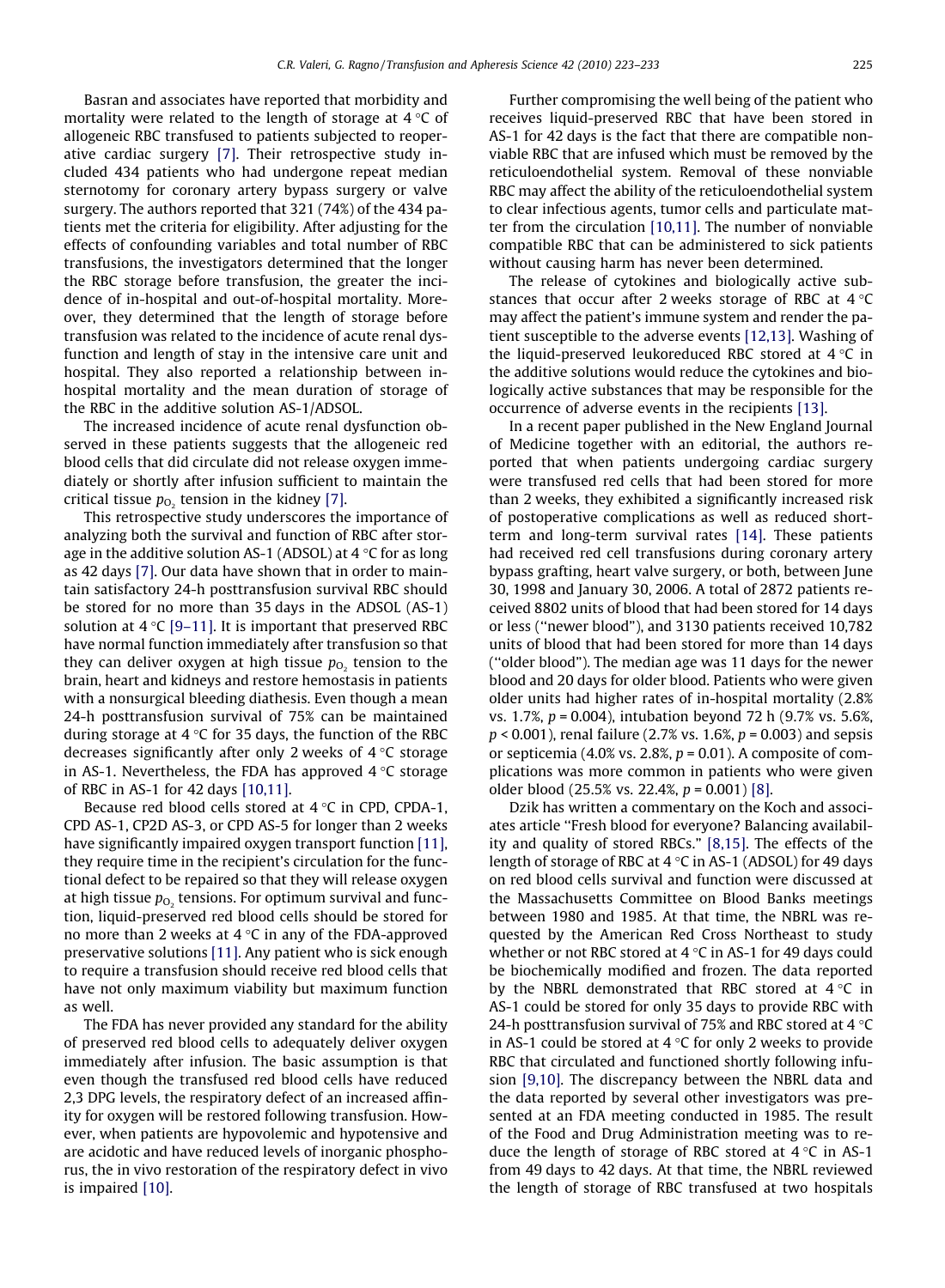in the Boston area. Hospital 1 was University Hospital at Boston University Medical Center (BUMC) and Hospital 2 was the Boston City Hospital. The results of the study of the patients and the total number of units transfused and the length of storage of the RBC at 4  $^{\circ}$ C in AS-1 were reported in the chapter on the Physiology of Blood Transfusion in the book Surgical Intensive Care edited by P.S. Barie and G.T. Shires published in 1993 [\[16\]](#page-9-0).

Table 22-5 in the article reports the length of storage for RBC in AS-1 at 4 °C in 26 patients who received 207 units of RBC in Hospital 1 (University Hospital) and 97 patients who received 321 units of RBC in Hospital 2 (Boston City Hospital). Twenty-two percent of the patients at Hospital 1 and 21% of the patients at Hospital 2 received RBC stored at 4 °C for greater than 42 days. At Hospital 1, 61% of the patients received 2 units of RBC stored at 4  $\rm ^{\circ}$ C for greater than 35 days and at Hospital 2, 81% of the patients received 2 units stored at 4 °C for greater than 35 days. The clinical outcomes in these 123 patients were not investigated. At the Massachusetts Committee of Blood Banks meetings, discussions with Dr. Dzik and other members of this committee recommended the need to study the clinical outcomes in patients who received multiple units of RBC stored in the additive solution (AS-1) at 4  $\rm ^{\circ}$ C for as long as 49 days. During the past 25 years, numerous clinical studies have reported severe adverse events associated with the transfusion of blood products [\[3–6\].](#page-9-0) The recent retrospective studies reported by Basran and associates [\[7\]](#page-9-0) and Koch and associates [\[8\]](#page-9-0) have reported mortality and morbidity associated with older stored RBC compared to those observed with newer stored RBC.

The retrospective study by Koch and associates [\[8\]](#page-9-0) has raised several issues by Dr. Dzik that need to be resolved by prospective randomized studies [\[15\]](#page-9-0). Dr. Dzik has suggested that group O recipients received newer red blood cells, patients with left ventricular failure, peripheral vascular disease, and mitral regurgitation received older red blood cells, and patients who received leukoreduced older red blood cells may have represented higher risk patients. Dr. Dzik reported that group O patients have a reduced incidence of the coronary syndrome because group O recipients have reduced level of von Willebrand factor compared to group A recipients [\[15\].](#page-9-0) The major issue

Table 22-5 Length of storage of red blood cells in CPD–ADSOL solution at  $4\,^{\circ}\mathrm{C}$ transfused to patients at Hospital 1 from December 1983 to July 1987 and at Hospital 2 from December 1983 to February 1985. From Valeri CR: Surgical Intensive Care, edited by P.S. Barie and G.T. Shires, 1993, p. 695

(with permission).

|                                                       | Hospital 1 | Hospital 2 |
|-------------------------------------------------------|------------|------------|
| Number of patients                                    | 26         | 97         |
| Total number of units                                 | 207        | 321        |
| $\leq$ 14 days old $(\%)$                             | 7.7        | 8.7        |
| $>30$ days old $(\%)$                                 | 58.9       | 81.6       |
| $>35$ days old $(\%)$                                 | 45.9       | 48.6       |
| $>42$ days old $(\%)$                                 | 22.2       | 20.6       |
| Percent of patients receiving<br>2 units >35 days old | 60.9       | 81.4       |

Key: CPD = citrate–phosphate–dextrose; ADSOL = adenine, sodium chloride, glucose, mannitol.

which is not emphasized by Dr. Dzik is that the median age of the newer red blood cells was 11 days compared to that of the older red blood cells which was 20 days. The current FDA dating period of RBC in additive solutions at  $4\degree$ C for AS-1 (ADSOL), AS-3 (Nutricel) and AS-5 (Optisol) is 42 days. The quality of the old red blood cells reported in the Koch and associates' article [\[8\]](#page-9-0) was significantly better than the quality of red blood cells stored at  $4^{\circ}$ C for 35– 42 days.

Dr. Dzik suggests that prospective randomized studies are needed to assess clinical outcomes in patients randomized to receive exclusively red blood cells stored at  $4^{\circ}$ C for 10 days or less with those assigned to receive exclusively red blood cells stored at  $4^{\circ}$ C for 35 days and longer. Dr. Dzik suggests that RBC exchange transfusion administered to patients with sickle cell syndrome should evaluate newer red blood cells stored for less than 2 weeks to older RBC stored at  $4 \,^{\circ}$ C for 35 days and longer in a randomized prospective study in the same patient.

The experiences of the NBRL and that of the Netherlands military have demonstrated that fresh whole blood is no longer needed when frozen RBC, frozen platelets and frozen plasma stored at  $-80$  °C in mechanical freezers are available [\[1,2\].](#page-9-0) Safe and therapeutically effective group O Rh positive and group O Rh negative glycerolized RBC frozen for 10 years, single donor leukoreduced DMSO platelets frozen for 2 years, and AB plasma obtained from only male donors frozen for 7 years are now available for use by both the military and civilian communities [\[1,2\]](#page-9-0). Studies are now needed to compare the use of these frozen blood products to liquid-preserved blood products stored at 4  $\degree$ C in additive solution AS-1, AS-3 and AS-5 for 42 days, platelets stored at room temperature for 5 days, and fresh frozen plasma stored at  $-20$  °C for 1 year. Morbidity and mortality associated with posttransfusion infection, TRALI and SIRS need to be assessed to compare the frozen blood products to the liquid-preserved blood products with regard to safety, therapeutic effectiveness, and cost to the military and civilian communities responsible to provide blood products to treat patients.

In an article in Vox Sang, Maegele and associates reported on a retrospective analysis of mortality in patients with severe traumatic injuries who received massive transfusions of packed RBC (pRBC) and fresh frozen plasma (FFP) [\[17\].](#page-9-0) They reported that patients who received pRBC:FFP > 1.1 showed a significant increase in mortality compared to patients who received pRBC:FFP 0.9–1.1 or pRBC:FFP < 0.9, but they left out important information about the blood products. For instance, there was no information about the quality of the packed RBC, the type of anticoagulant used to collect the blood, whether the RBC were leukoreduced, the additive solution used to preserve the pRBC, or the length of storage of the pRBC at  $4^{\circ}$ C before transfusion. The study by Maegele and colleagues is yet another retrospective study suggesting a relationship between observed severe adverse effects and the quality of transfused RBC [\[9–11\].](#page-9-0)

Another publication that also lacks information necessary to interpret the data is a commentary by Hess and associates, ''Giving plasma at a 1:1 ratio with red cells in resuscitation: who might benefit?" [\[18\]](#page-9-0). They do not report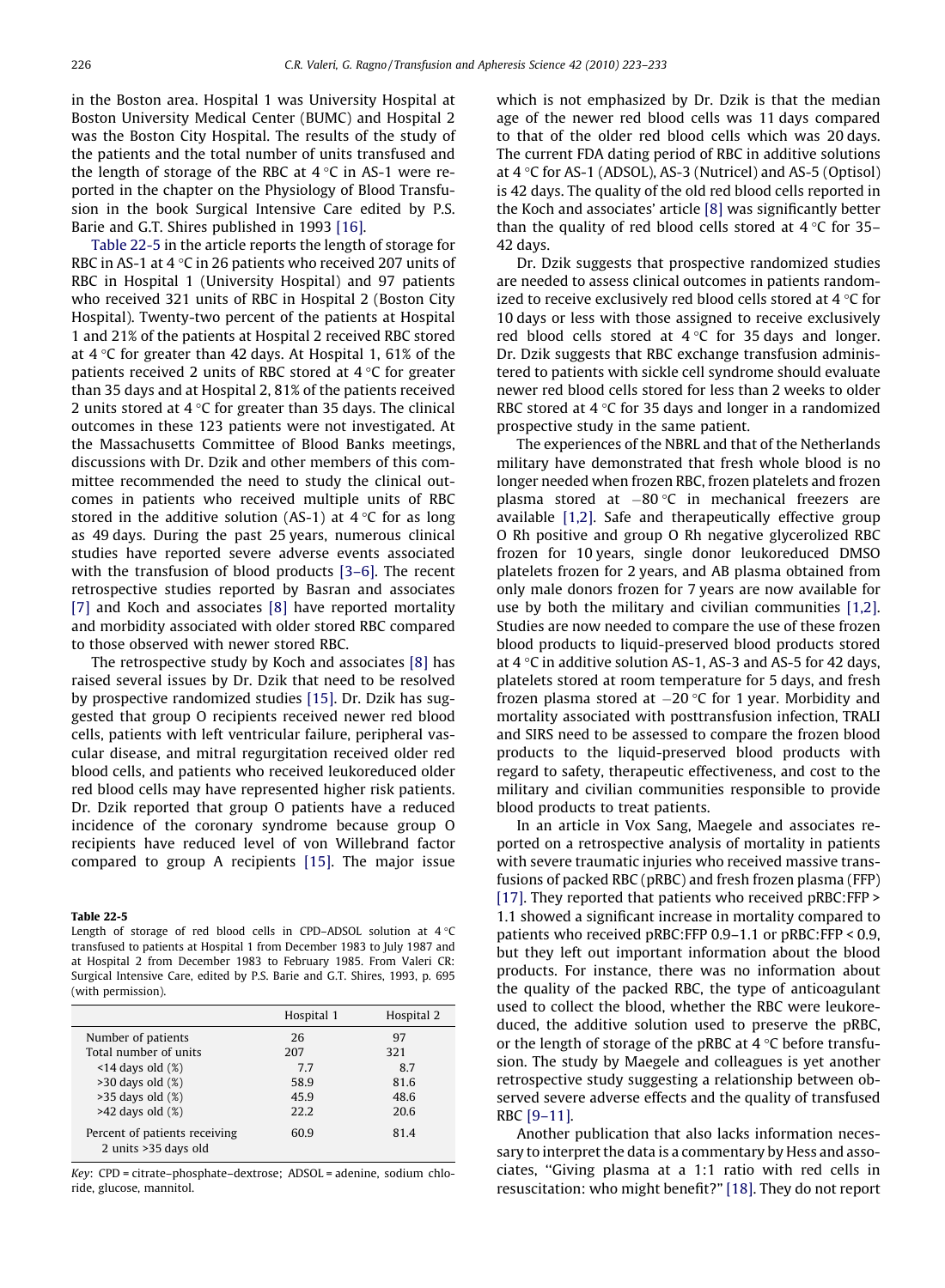whether resuscitative fluids were used and, if they were, what was the volume and composition? What anticoagulant was used to collect the blood and what was the quality of the RBCs? Was whole blood infused or nonleukoreduced or leukoreduced red blood cell concentrates? What additive solution was used during storage of the RBC at 4 °C and how long was the whole blood or RBC stored in the additive solu-tions at 4 °C prior to transfusion [\[9–11\]](#page-9-0)? All of these are very important questions that must be answered. To state that a coagulopathy in patients in hemorrhagic shock can be successfully treated with equal volumes of plasma and red blood cells is not only misleading but can be dangerous especially when the authors do not report or know what resuscitative solutions were utilized, the volume and composition of these solutions, and what the survival and function of the transfused RBC were. RBC that circulate and function immediately following infusion exert a hemostatic effect greater than that of platelets or plasma to reduce bleeding time and nonsurgical blood loss in anemic thrombocytopenic patients [\[19\]](#page-9-0). The survival and function of the RBC are more important than are platelets or fresh frozen plasma in the restoration of hemostasis and reduction of bleeding time and nonsurgical blood loss in anemic and thrombocytopenic patients [\[19\].](#page-9-0)

A committee convened by the Health and Human Services Agency to review the incidence of severe adverse events associated with blood products has recommended that multi-center prospective randomized studies be conducted to compare clinical outcomes in patients transfused with leukoreduced red blood cells stored at 4  $^\circ\textsf{C}$  for less than 2 weeks with outcomes for patients receiving 35- to 42-day-old leukoreduced red blood cells.

As far back as 1985, our laboratory sent a letter to the editor of the New England Journal of Medicine regarding the length of storage of human red blood cells at 4  $^\circ\textsf{C}$  in the CPD/AS-1 additive solution (ADSOL). We recommended that these RBC be stored at 4 °C for no more than 35 days in order to have an acceptable 24-h posttransfusion survival value of 75% [\[9\]](#page-9-0). We also recommend that in order to maintain acceptable 24-h posttransfusion survival and satisfactory function immediately or shortly after transfusion, human RBC should be stored in AS-1 (ADSOL) at 4  $\rm{^{\circ}C}$  for no more than 2 weeks. We also reported these data at an FDA meeting in August 1985 at a time when the FDA had approved the storage of RBC in AS-1 (ADSOL) at 4 °C for 49 days. Four of the other investigators at the FDA meeting, all of whom were being funded by commercial companies, stated that RBC could be stored at 4 °C for 49 days and have 24-h posttransfusion survival values of at least 70%. At that time, we reported on a method to measure the in vivo survival of autologous RBC stored at 4  $^{\circ}$ C in AS-1 (ADSOL) using a 51Cr/125I double label procedure and a method to measure the in vivo survival of allogeneic compatible but identifiable RBC assessed by the automated differential agglutination (ADA) procedure and the 51Cr double label procedure. Using these two methods, we determined that a 24-h posttransfusion survival of 75% can be maintained at 4 °C for only 35 days, and that CPD/ AS-1 (ADSOL) RBC can be stored at 4  $^{\circ}$ C for only 2 weeks in order to function immediately or shortly after infusion [\[10\]](#page-9-0). When ADSOL preserved RBC were stored at  $4^{\circ}$ C for

49 days they had 24-h posttransfusion survival of only 55% and showed no evidence of restoration of ATP and 2,3 DPG levels during the 24-h posttransfusion period. Forty-eight hours after transfusion, the ATP level did rise significantly higher than expected levels but the 2,3 DPG level did not [\[10\].](#page-9-0) The reduced 2,3 DPG levels were not restored at a rate comparable to that reported for normal volunteers by Heaton and associates [\[20\].](#page-9-0) The rate at which the RBC 2,3 DPG level is restored is influenced by the patient's pH and level of inorganic phosphorus. In normal volunteers, in vivo conditions are optimal for the synthesis of preserved RBC with reduced 2,3 DPG levels. But comparisons cannot be made of in vivo restoration of RBC 2,3 DPG levels in normal volunteers infused with compatible but identifiable preserved RBC with low 2,3 DPG levels and the in vivo restoration in patients who may receive multiple units of compatible but identifiable preserved RBC [\[10,21–24\]](#page-9-0).

Weiskopf and associates studied six female and three male healthy volunteers, with mean age of 23 in a range of 21–25 years, who were made anemic and isovolemic [\[25\]](#page-9-0). They reported that autologous compatible RBC concentrates stored at room temperature for 3.5 h (fresh RBC) and autologous CPDA-1 RBC concentrates stored at 4 °C for 23 days (old RBC) had normal and equivalent oxygen transport function when assessed by measurements of neurocognitive function and heart rate. These findings are similar to those observed in two of our studies in baboons published in 1975 which reported on systemic and cerebral oxygen extraction. In one study, healthy male baboons were subjected to hyperventilation and phlebotomy [\[26\]](#page-9-0). In the other study of 11 passively hyperventilated anemic male baboons, six baboons were transfused type specific allogeneic red blood cells with reduced 2,3 DPG levels and increased affinity for oxygen and five baboons received RBC with increased RBC DPG levels and reduced affinity for oxygen [\[27\].](#page-9-0) Immediately after the transfusion of red blood cells with decreased 2,3 DPG levels and increased affinity for oxygen, we observed a decrease in p50 in vivo and a 50% increase in cerebral blood flow and within 2 h after the transfusion the cerebral blood flow, had returned to pre-transfusion level. The 2,3 DPG levels of these RBC were restored to 40% of normal within 4 h of transfusion and the rapid increase in 2,3 DPG level was associated with an increase in blood pH and inorganic phosphorus levels. We did not observe any significant change in systemic or cerebral oxygen extraction [\[27\].](#page-9-0)

The similarities in neurocognitive function observed in the young healthy anemic female and male volunteers in the Weiskopf study [\[25\]](#page-9-0) and the maintenance of systemic and cerebral oxygen extraction in the baboons in our study indicated that rapid synthesis of the RBC 2,3 DPG level occurred accompanied by a significant increase in cerebral blood flow immediately after transfusion [\[27\].](#page-9-0) The subjects in the Weiskopf studies were young healthy anemic volunteers; studies should be conducted in anemic patients with cerebrovascular disease to evaluate neurocognitive function in these patients comparing leukoreduced RBC that have been stored at 4  $\mathrm{^{\circ}C}$  for less than 2 weeks and leukoreduced RBC stored at  $4^{\circ}$ C in the FDA-approved additive solutions for 42 days. Studies in anemic patients with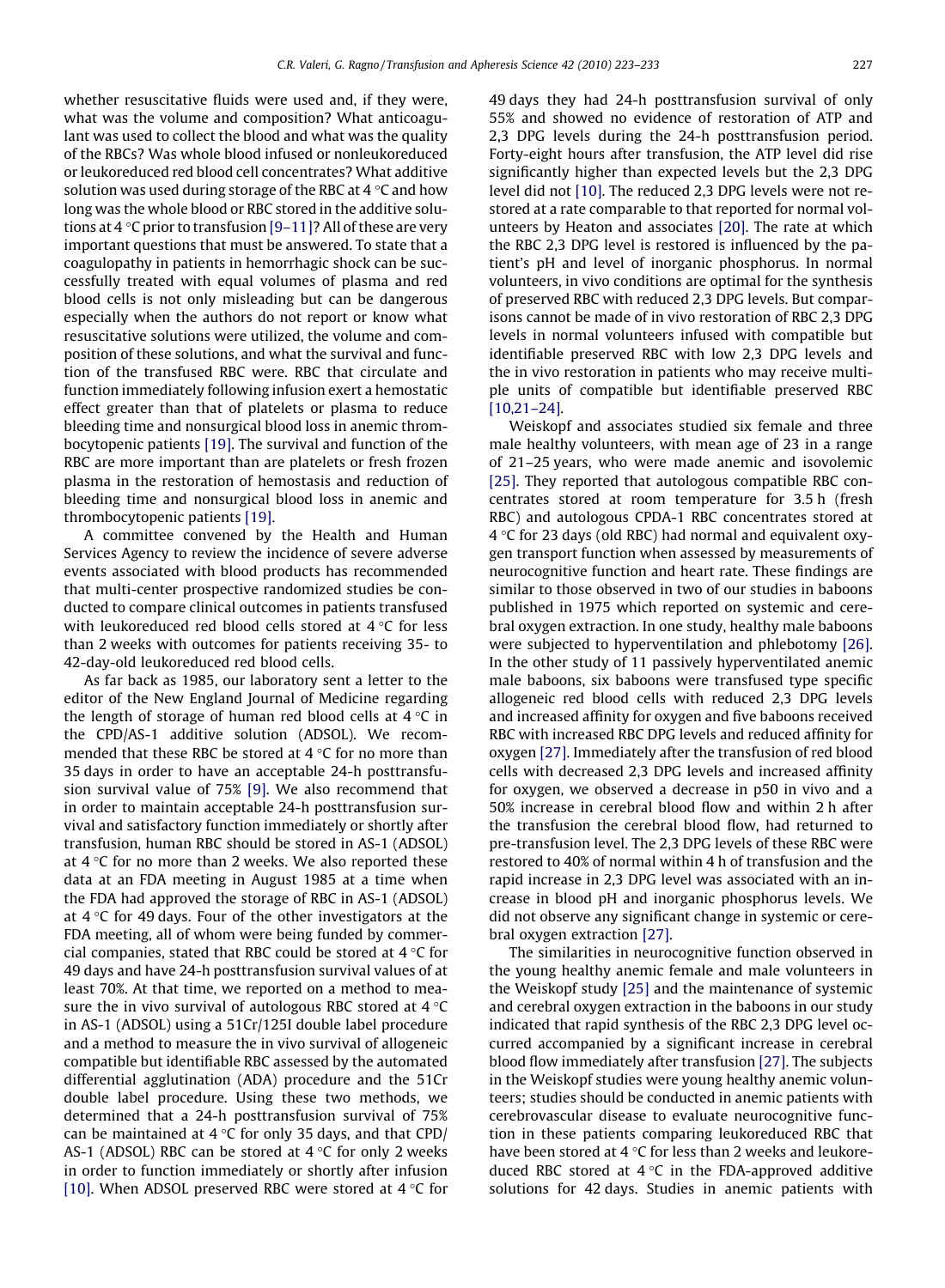cerebrovascular disease will give a more accurate picture of the effect of the length of storage on neurocognitive function. Such studies will provide data necessary to determine the accuracy of the statement by Weiskopf and associates ''RBC that are fresh and those that are old deliver oxygen equivalently and normally in humans" [\[25\].](#page-9-0)

# 4. The survival and function of preserved RBC and platelets

One should not assume that because the survival of preserved RBC and preserved platelets is satisfactory, their ability to function following transfusion will also be satisfactory [\[19\].](#page-9-0) Yet, while the FDA requires that preserved RBC have 24-h posttransfusion survivals of 75%, they make no regulations requiring that the RBC function satisfactorily immediately or shortly after transfusion. The FDA also assumes that when a sick patient receives 25% of nonviable compatible RBC with a transfusion, the recipient will suffer no adverse effects. Although there are no data to show how many nonviable compatible RBC can be safely administered to sick patients, it is known that if a patient receives 10 units of RBC with a 24-h posttransfusion survival value of 75%, then 2.5 units of the RBC will be nonviable. The removal of these compatible nonviable RBC by the reticuloendothelial (RE) system may interfere with the removal of infectious disease agents, tumor cells and particulate matter present in the stored RBC.

The FDA considers preserved platelets to be acceptable if the in vivo recovery is 66% that of fresh platelets and the lifespan is 50% that of fresh platelets but again offers no guidelines with regard to function [\[19\]](#page-9-0). Although in vitro levels of RBC ATP, DPG and p50 levels give an indication of the in vivo function of the preserved RBC, there are no in vitro tests that can predict the in vivo function of fresh and preserved platelets. Studies at the NBRL have shown that when fresh and preserved platelets function satisfactorily they will correct an aspirin-induced increased bleeding time in normal volunteers and in healthy baboons [\[19\]](#page-9-0).

The survival and function of preserved red blood cells are critical especially for patients with cerebral, myocardial or renal insufficiency and for patients with a nonsurgical bleeding diathesis. Studies at the NBRL have shown that preserved red blood cells stored in CPDA-1 or in any one of the additive solutions CPD/AS-1, CP2D/AS-3, or CPD/ AS-5 at 4 °C for 2 weeks have acceptable 24-h posttransfusion survival values of greater than 75% and only moderately impaired oxygen transport function at the time of infusion [\[11,19\]](#page-9-0).

Liquid-preserved autologous platelets that were stored at room temperature (22  $\pm$  2 °C) with agitation for 48 h were found to have acceptable in vivo recovery and survival and were able to function to reduce an aspirininduced prolonged bleeding time in normal volunteers and healthy baboons [\[19\].](#page-9-0) On the other hand, when autologous platelets were stored at room temperature for 3 or 5 days, they did circulate but did not reduce the prolonged bleeding time in aspirin-treated healthy baboons [\[19,28\]](#page-9-0).

Between 1988 and 1992, the NBRL collaborated with Dr. Shukri Khuri, Chief of Surgery and Chief of Cardiothoracic Surgery at the West Roxbury Veteran's Administration Hospital, to evaluate liquid-preserved and washed previously frozen platelets transfused to cardiopulmonary bypass (CPB) patients [\[29\].](#page-9-0) The previously frozen platelets had been frozen with  $6\%$  DMSO at 2–3  $\degree$ C/min and stored at  $-80$  °C for a mean of 289  $\pm$  193 days (SD) and for as long as 2 years and were washed prior to transfusion. A prospective randomized study was conducted in 73 patients undergoing CPB surgery. The study was designed to measure nonsurgical blood loss, i.e. blood loss unrelated to the surgical procedure and not controlled by surgical intervention, after neutralization of the heparin with protamine sulfate. Nonsurgical blood loss was collected intraoperatively and during the 24-h postoperative period [\[29\]](#page-9-0).

The allogeneic single donor washed previously frozen platelets transfused to these patients had been processed in the following manner. The platelets were frozen at the University of Massachusetts in Worcester, Massachusetts, and transported in the frozen state with dry ice to the NBRL where they were stored in  $-80$  °C mechanical freezers for at least 3 months. They were then transported in the frozen state with dry ice to West Roxbury Veteran's Administration Hospital Blood Bank where they were stored at  $-80$  °C in mechanical freezers. After thawing, the platelets were washed and stored in ACD plasma at room temperature without agitation for as long as 5 h. The platelets were transfused to the patients after the CPB surgery [\[29\].](#page-9-0)

The prospective randomized study compared the need for allogeneic RBCs and FFP to treat the nonsurgical blood loss in two groups of patients. One group received previously frozen washed platelets and the other group received liquid-preserved platelets. Patients who received previously frozen washed platelets showed a reduction in the nonsurgical blood loss and required fewer units of allogeneic RBCs and FFP than the patients who received the liquid-preserved platelets stored at 22  $\mathrm{^{\circ}C}$  for 3.4 days. The platelet survival 2 h after transfusion was 37% for patients who received the liquid-preserved platelets compared to 24% for the patients who received the previously frozen washed platelets [\[29\]](#page-9-0).

The total number of liquid-preserved platelets infused was  $6.9 \times 10^{11} \pm 3.9 \times 10^{11}$  per patient which was significantly greater than the  $4.5 \times 10^{11} \pm 2.1 \times 10^{11}$  per patient for the previously frozen washed platelets. The difference was the result of the freeze–thaw–wash (FTW) recovery value of 70% for the previously frozen washed platelets. The in vivo recovery and function of the liquid-preserved and cryopreserved platelets in these patients were similar to values seen in studies in which liquid-preserved and cryopreserved platelets were transfused to aspirin-treated human volunteers and baboons [\[28,30,31\].](#page-9-0) Although in the patients in this study, the in vivo recovery values were higher for the liquid-preserved allogeneic platelets than for the washed previously frozen platelets, nonsurgical blood loss was lower in the patients who received the washed previously frozen platelets and they required fewer units of allogeneic RBCs and FFP [\[29\].](#page-9-0)

In 2000, we modified the method of freezing platelets with 6% DMSO at 2–3 °C/min with storage in a  $-80$  °C mechanical freezer. With the modified method, the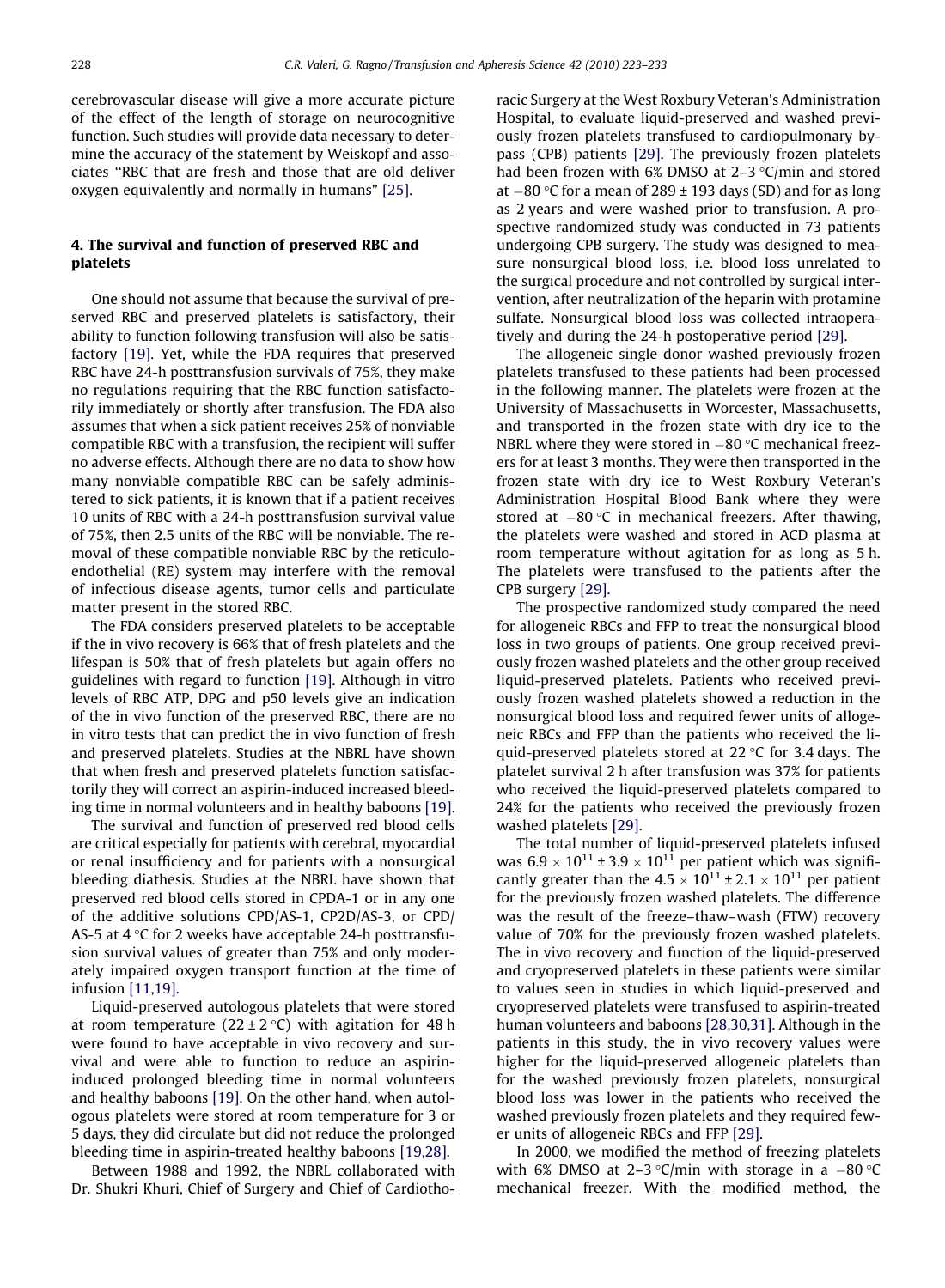supernatant DMSO was removed before the platelets were frozen and the previously frozen platelets were not washed prior to transfusion [\[32–34\]](#page-9-0). When platelets are washed, the in vitro recovery is reduced by 20%. With the modified method, the thawed platelets are not washed but are diluted with 10 ml of 0.9% NaCl and stored without agitation at room temperature for 6 h. The freeze–thaw (F–T) recovery is approximately 90%, with 5–8% platelet microparticles, in vivo recovery is 25–30%, and the linear lifespan is 7 days. The diluted platelets have a bimodal population: one population is GPIb-normal and annexin V-reduced and the other is GPIb-reduced with increased annexin V binding [\[34\].](#page-10-0) It is not known whether the population of activated platelets and platelet microparticles might produce thromboembolic events.

Washed previously frozen platelets contain 400 mg of the residual DMSO compared to 600 mg for unwashed previously frozen platelets. After storage at room temperature undisturbed for 6 h, the diluted nonwashed platelets had a pH of 6.37. Diluting the thawed platelets with 0.9% NaCl instead of plasma reduces the occurrence of transfusion related acute lung injury (TRALI). Removing the supernatant DMSO before the platelets are frozen and diluting the thawed platelets with 0.9% NaCl reduces the postthaw processing time from 1.5 h to only 10 min [\[34\].](#page-10-0)

The total number of platelets and the pH of the platelets following storage of the diluted platelets at room temperature for 6 h are used as quality control measurements for the platelets. The percentage of platelets that are GPIb-normal and annexin V-reduced correlated to the in vivo recovery and platelet lifespan. The percentage of platelets that are GPIb-reduced with increased annexin V binding and the percentage of platelet microparticles correlate with the ability of the platelets to function to reduce the bleeding time and nonsurgical blood loss [\[34\]](#page-10-0). Platelets that were frozen with 6% DMSO and washed before transfusion produced no untoward effects in patients after CPB surgery [\[29\]](#page-9-0). Studies are needed to determine whether the platelets processed by the modified method and not washed before transfusion might be associated with any untoward effects [\[34\]](#page-10-0). Hornsey and associates [\[35\]](#page-10-0) have reported in vitro testing of buffy coat derived leukoreduced platelet concentrates treated with 6% DMSO with removal of the supernatant solution before storage at  $-80\,^{\circ}\textrm{C}$  without postthaw washing [\[1,2\]](#page-9-0). As reported by Lelkens and associates [\[2\]](#page-9-0) the thawed platelets were resuspended in AB plasma and not 0.9% NaCl prior to testing [\[35\]](#page-10-0). Freeze–thaw loss of platelets was 23% and a bimodal population of platelets was observed by flow cytometry: one population with normal level of GPIba and a reduced level of annexin V binding and the other population with reduced level of GPIba and an increased level of annexin V binding. In vitro testing for platelet function using the DiaMed Impact R procedure showed that the surface coverage and aggregate size of the frozen platelets were similar to those observed for platelets stored at 22 °C for 2 days. The in vitro testing showed that the frozen platelets were activated and were capable of adhering to surfaces and forming aggregates under shear force [\[35\].](#page-10-0)

Studies at the NBRL, Boston, MA that have been funded by the US Navy and the US Congress have demonstrated

the effectiveness of the  $-80\,^{\circ}\mathrm{C}$  mechanical freezer in freezing and storing RBC, platelets, and plasma as a supplement to liquid-preserved blood products [\[1,2\]](#page-9-0). Mechanical freezers maintained at  $-80\,^{\circ}\mathrm{C}$  are needed for the storage of these safe and therapeutically effective frozen blood products for use by both the military and civilian communities to supplement the liquid preservation of RBC stored at 4  $^\circ$ C, platelets stored at +22 °C, and fresh frozen plasma and cryoprecipitate stored at  $-20$  °C.

Studies at the NBRL have shown that previously frozen washed RBC have not been associated with the severe adverse events observed with the current FDA-approved blood products. Frozen RBC stored at  $-80$  °C have been successfully deployed during the Vietnam War and the Persian Gulf War by the US Navy and the Department of Defense [\[1,36,37\]](#page-9-0).

# 5. Preservation and disinfection of blood products; blood substitutes; resuscitative solutions; hemostatic agents

Both government and commercial sources have provided funds to support research and development opportunities to study hemoglobin-based oxygen carriers (HBOCs); lyophilized platelets, lyophilized plasma, and enzymatic conversion of group A and group B RBC to group O RBC. Funding has also been provided for the production and testing of resuscitative fluids containing Ringer's ketone solution to provide substrate-mediated resuscitation rather than volume-mediated resuscitation; and hemostatic agents to reduce blood loss and accelerate wound healing, as well as for the development of instruments using membrane technology to prepare sterile, pyrogen-free large volume parenteral solutions from potable water.

In spite of all the funding for this research, the DOD of the US has recently decided to approve a very dangerous practice in Iraq and Afghanistan. Injured servicemen and women in these countries are being given fresh whole blood that has not been tested for the FDA mandated infectious disease markers prior to transfusion. This dangerous situation should be remedied as soon as possible. Meanwhile, the Netherlands military under the direction of Dr. Charles Lelkens is treating wounded servicemen and women in Iraq, Afghanistan, and Bosnia with tested frozen RBC, platelets, and plasma stored in  $-80$  °C mechanical freezers [\[2\]](#page-9-0). If this small country can provide frozen blood products in these areas and not depend upon untested fresh whole blood, why cannot the United States provide our service men and women with safe and therapeutically effective frozen blood products that have been tested for infectious disease markers and collected from donors approved by FDA guidelines?

The past 45 years have seen many significant improvements in cryopreservation procedures. Removing supernatant glycerol from RBC and DMSO from platelets prior to freezing have simplified the postthaw processing [\[1,34,37\]](#page-9-0). Platelets diluted with 10 ml of 0.9% NaCl after thawing can be stored at room temperature without agitation for 6 h prior to use. With the functionally closed Haemonetics ACP215 instrument, deglycerolized RBC can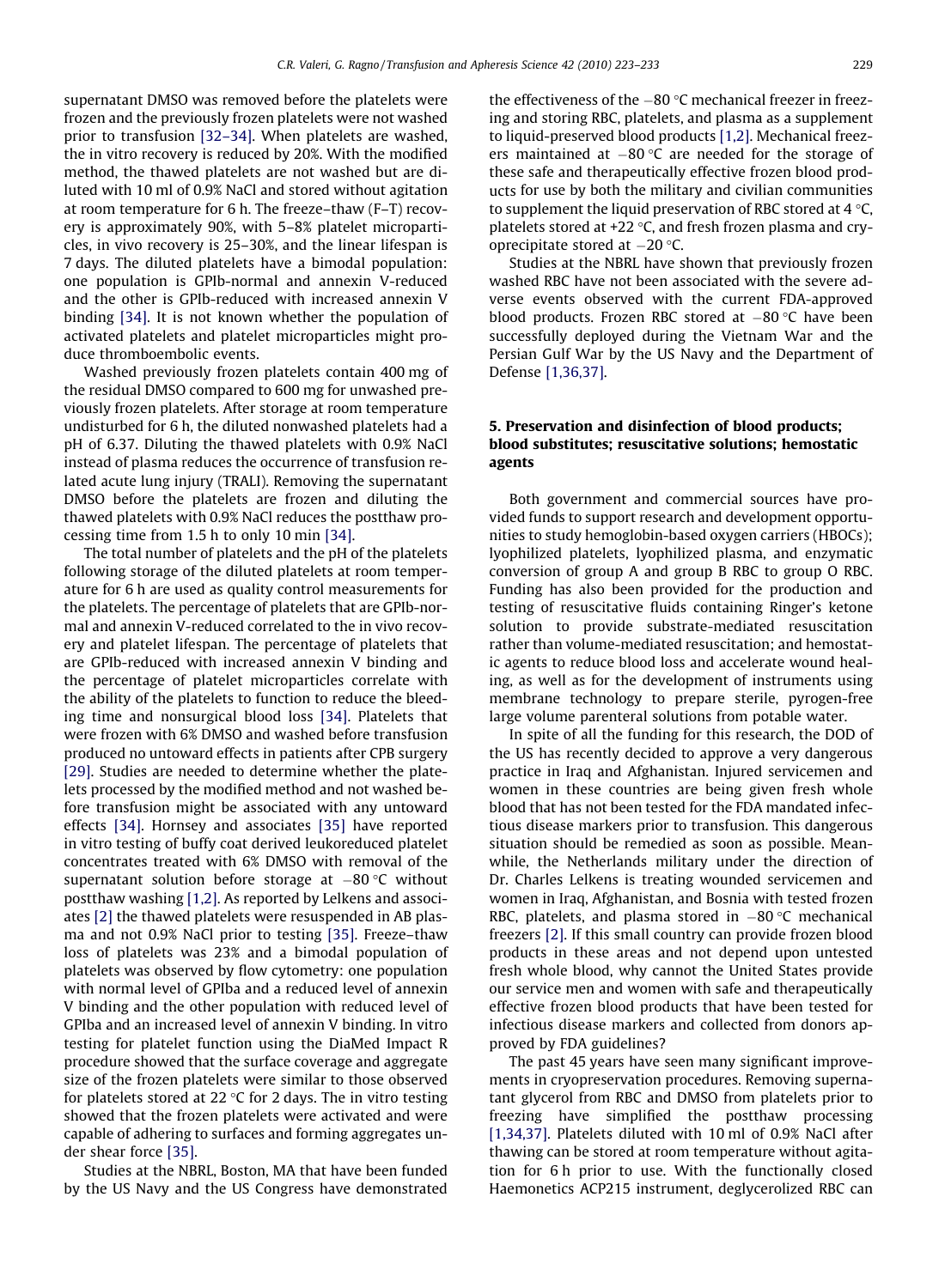be stored at 4  $^\circ\textsf{C}$  in AS-3 (Nutricel) for 2 weeks. With this instrument, the volume of solution needed to deglycerolize RBC is now only 1.6 l compared to 3.2 l with the Haemonetics Blood Processor 115 and 6.8 l with the Huggins cytoglomerator [\[1,36,37\]](#page-9-0).

The increased mortality and morbidity, and the occurrence of posttransfusion infectious diseases, TRALI and SIRS observed after transfusion of red blood cells stored in the liquid state at 4  $^\circ\textsf{C}$  for 42 days or platelets stored at room temperature for 5 days can be prevented by using previously frozen blood products stored in a  $-80$   $^{\circ}$ C mechanical freezer [\[1,2,38–45\].](#page-9-0)

Some have suggested that if RBC, platelets, and plasma were disinfected, this would eliminate the risk of transmission of infectious disease agents that are not detected with the current FDA mandated testing. Unfortunately, the disinfection of red blood cells, platelets, and plasma may alter their antigenicity so that repeated infusion of allogeneic disinfected blood products could reduce their safety and therapeutic effectiveness. Studies over the past 45 years using glycerol to freeze RBC and DMSO to freeze platelets have produced no alteration of the antigenicity of the RBC and platelets [\[1,46\].](#page-9-0) Likewise, attempts at enzymatic conversion of group A and group B RBC to universal donor O red blood cells have not yet been successful.

Extensive funding has been provided to companies trying to produce a hemoglobin-based oxygen carrier as a replacement for RBC. Natanson and associates have reported the mortality, myocardial infarction, and morbidity associated with the clinical use of HBOCs [\[47\]](#page-10-0). Moreover, to compare the safety and therapeutic effectiveness of HBOCs to red blood cells is disingenuous since HBOC's circulate for only 24 h and RBC have a 24-h posttransfusion survival value of at least 75% and normal lifespan of 3 months [\[48\].](#page-10-0) Even if the HBOCs were proven to be safe and therapeutically effective, they would provide oxygen to the brain, heart and kidney and exert a hemostatic effect for only 24 h and would not reduce the need for safe and therapeutically effective allogeneic RBC [\[43\].](#page-10-0) The severe adverse events that have been reported with HBOCs have been related to their vasoconstriction to impair blood flow to the brain, heart and kidneys, to activate the hemostatic mechanism and to generate oxygen free radicals [\[47,49–60\].](#page-10-0)

## 6. Prevention of TRALI and SIRS

Severe adverse events associated with transfusions of RBC, platelets and plasma include acute lung injury (TRALI) and systemic inflammatory response syndrome (SIRS) [\[41,42,61–63\].](#page-10-0) TRALI is caused by the presence in RBC, platelets and plasma of antibodies to granulocytes and to WBC HLA antigens which occur at a higher incidence in female blood donors [\[41\]](#page-10-0). The cytokines and the biologically active substances in blood products following infusion activate the recipient's granulocytes that produce oxygen free radicals, and the severe adverse events related to the systemic inflammatory response syndrome (SIRS) [\[12,13,61–63\].](#page-9-0)

When leukoreduced liquid-preserved RBC are washed, the level of antibodies to granulocytes and WBC HLA antigens which activate granulocytes in the recipient's is reduced [\[41,42\].](#page-10-0) Washing the RBC also reduces the level of cytokines and biologically active substances involved in the activation of the recipient's granulocytes that generate oxygen free radicals and produce the systemic inflammatory response syndrome (SIRS) [\[12,13,61–63\]](#page-9-0). The incidence of both TRALI and SIRS could be reduced by washing the leukoreduced RBC stored at  $4^{\circ}$ C.

The procedure to deglycerolize the RBC produces leukoreduced and washed RBC which is the ideal RBC product to reduce or eliminate TRALI and SIRS. The enzymatic conversion of group A and group B red blood cells to group O RBC could be supplemented simply by freezing group O Rh positive and group O Rh negative RBC. Nonrejuvenated group O positive and group O negative RBC can be frozen without prior biochemical modification. Indated and outdated group O Rh positive and group O Rh negative RBC can be biochemically modified to increase the RBC 2,3 DPG, ATP and p50 levels before freezing. Biochemically modified universal donor RBC have acceptable 24-h posttransfusion survivals and normal or improved oxygen transport function [\[64–70\].](#page-10-0) RBC that are frozen do not have to be leukoreduced because the addition and removal of 40% W/V glycerol from the RBC produce a leukoreduced RBC which after washing have a total number of  $1 \times 10^7$  WBC per unit [\[1,71–76\].](#page-9-0)

At the international symposium on the diagnosis and prevention of TRALI, attendees from Poland suggested that TRALI is associated with storage of liquid-preserved RBC at  $4\,^{\circ}$ C for longer than 2 weeks and the storage of platelets at room temperature (22  $\pm$  2 °C) for longer than 48 h [\[41\]](#page-10-0). Participants at the International Forum on TRALI recommended that females should be excluded as plasma donors because they have a higher incidence of antibodies against granulocytes and WBC HLA antigens [\[41\]](#page-10-0). We now recommend that AB plasma from male donors should be frozen and stored at  $-80$  °C. With all due respect to the investigators making these suggestions, what is needed are studies comparing the incidence of TRALI and SIRS associated with transfusions of liquid-preserved leukoreduced RBCs, previously frozen washed leukoreduced RBCs and leukoreduced washed liquid-preserved RBCs [\[42\].](#page-10-0) The NBRL, over a 45 year period, predominantly transfused multiple units of washed previously frozen leukoreduced RBC from male donors and never observed any incidence of either TRALI or SIRS [\[77\]](#page-10-0).

The Netherlands military has been actively freezing universal donor group O RH positive and group O Rh negative RBC, single donor leukoreduced frozen group O platelets, and frozen AB plasma [\[2\].](#page-9-0) These frozen blood products have been collected from donors meeting FDA regulations that were safely transported and stored in  $-80$  °C mechanical freezer without breakage. These blood products have been tested for the mandated infectious disease markers and have eliminated the need for fresh whole blood to treat patients suffering traumatic injuries with therapeutically effective outcomes and without adverse events [\[2\]](#page-9-0).

An abstract reported at the American Association of Blood Banks (AABB) annual meeting held in New Orleans, LA from October 24 to 27, 2009 by F. Noorman, R. Strelitski, and C.C. Lelkens on "Frozen  $-80$  °C Red Cells, Plasma and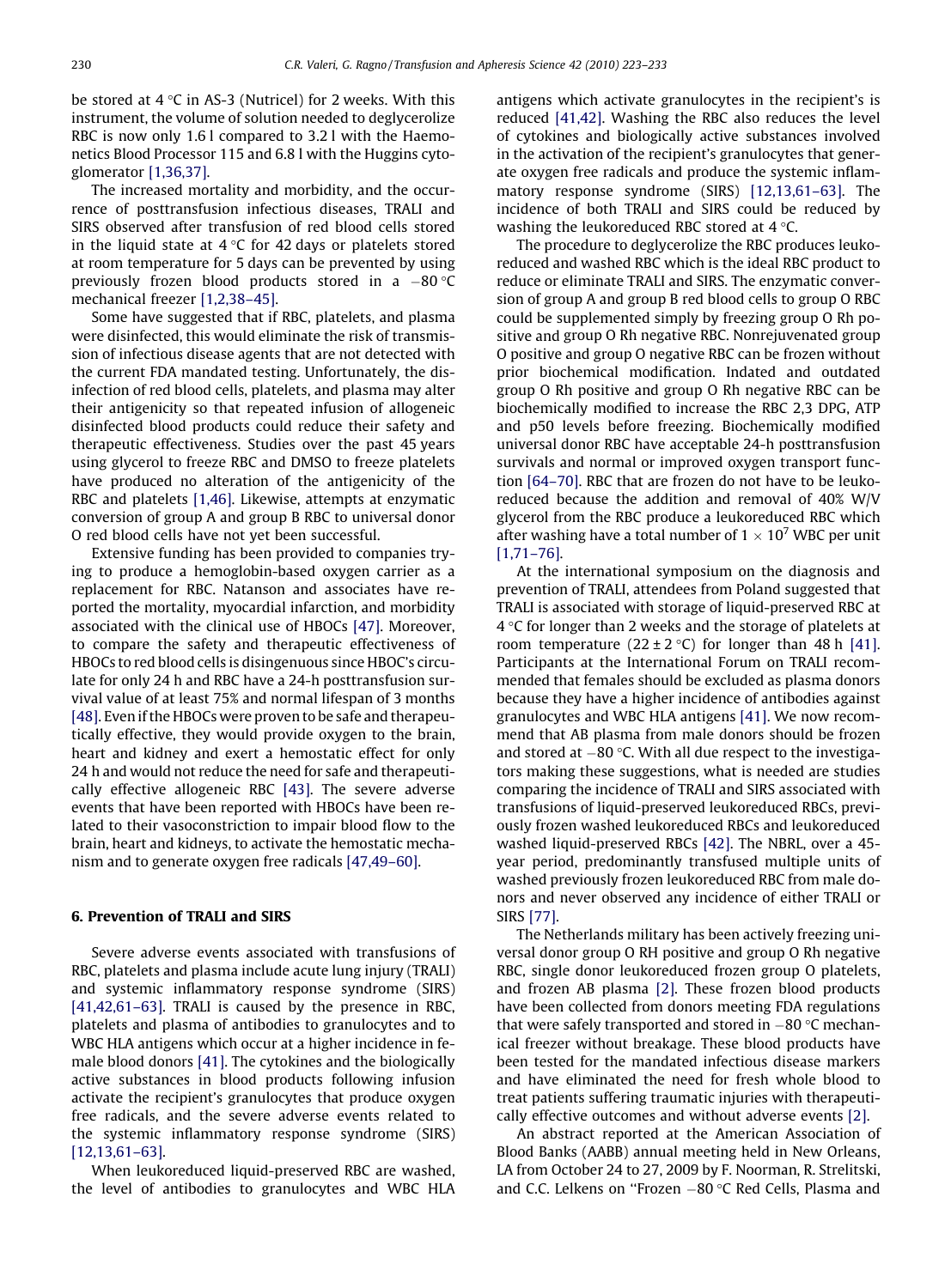Platelets in Combat Casualty Care" concluded that ''fully tested frozen blood products, readily available after thawing, proved to be an effective and safe blood support for combat casualty care. A 1:1 red cells to plasma ratio appeared to increase survival in massively transfused patients when only –80 °C frozen blood products were used" [\[78\]](#page-10-0).

''Since 2004 the Netherlands military mainly uses  $-80$  °C frozen blood products to cover operation needs. Here we described our experience with these products based on data collected from two Netherland-deployed blood bank facilities in Afghanistan, during the past 33 months. Apheresis leukodepleted group O platelets in 5% DMSO/plasma were frozen as a concentrate (+15 ml) at –80 °C. After thawing, the platelets were resuspended in thawed AB plasma for use within 6 h. Apheresis leukodepleted AB plasma was thawed from –30 °C, repacked and frozen down to  $-80\,^{\circ}\mathrm{C}$  before the final thawing procedure. Red cells from leukodepleted group O whole blood were frozen at –80 °C in 40% (W/V) glycerol. After thawing and deglycerolization, the red cells were stored for no longer than 14 days at 4 °C in AS-3, before use. All previously frozen blood products were in compliance with international regulations and guidelines. All frozen products were produced in the Netherlands, shipped at  $-80\,^{\circ}\textrm{C}$  (dry ice), stored in theater at  $-80\,^{\circ}\textrm{C}$  and were thawed on demand. Occasionally, standard liquid red cells were sent from the Netherlands as a supplement, to cover periods of higher usage. During the past 33 months, 533 patients (85% Afghan) were transfused with 533 units of standard liquid red cells and 3380 frozen blood products (1360 red cell units, 1425 plasma units and 595 apheresis platelet units). On one location, where all blood products were provided by the Netherlands Military Blood Banks, blood usage and survival were further analyzed. It showed that >90% of the transfused patients were trauma patients of which 15% (30 out of 209) required more than 10 red cells units within 24 h. In these massively transfused patients survival improved from  $44\%$  ( $n = 16$ ) to 85%  $(n = 14)$  after the introduction of a new transfusion policy in November 2007 using 1:1 red cell to plasma ratio, with or without platelets. No shortages or transfusion reactions were reported" [\[78\]](#page-10-0).

This study by the Netherlands military demonstrates the safety and therapeutic effectiveness of previously frozen deglycerolized RBC in the resuscitation of massively transfused patients. Previously frozen leukoreduced washed RBC together with frozen plasma with or without frozen platelets all stored in a  $-80\,^{\circ}\textrm{C}$  mechanical freezer improved the survival of massively transfused patients.

It is imperative that civilian and military blood banking communities change their methods of collection and preservation of blood products if they are really interested in providing patients with the safest and most therapeutically effective blood products and in avoiding risks associated with transfusion.

The primary concern of the blood banking community appears to be the extension of the length of storage of the blood products. This practice may make inventory management easier, but it certainly will not improve patient outcomes or provide patients with the safest and most therapeutically effective blood products. Of course, cost must be a consideration but, in the long run, the recipient's health should be paramount. With regard to the mortality and morbidity associated with the severe adverse reactions to transfused blood products, it is important to note that Medicare has informed hospitals that they will no longer pay for long stays in hospitals when proper care could have prevented the increased hospitalization. A concerted effort must be made to determine why the transfused blood products are causing mortality and morbidity associated with posttransfusion infection, TRALI and SIRS, and what can be done to eliminate the causes. Our studies have shown that the severe adverse events observed after the transfusion of blood products stored under current FDA guidelines can be prevented by using washed liquid-preserved RBC that have been stored at  $4\degree$ C for no more than 2 weeks in combination with washed previously frozen red blood cells that have satisfactory survival and function. Washing liquid-preserved red blood cells with 0.9% NaCl and 0.2 g% glucose does not adversely affect their posttransfusion survival and function [\[13,79–82\].](#page-9-0) The health of the patient must be of greater importance than making blood collection and inventory management easier.

#### 7. Summary

There have been several retrospective studies reporting severe adverse events of mortality and morbidity associated with blood transfusions. Mortality and morbidity associated with posttransfusion infection, TRALI, and SIRS have been reported in patients undergoing cardiac surgery, after massive transfusions for severe traumatic injuries, and after transfusions for elective and emergency indications. After 35 days of storage at 4  $^{\circ}$ C in additive solutions, RBC have 24-h posttransfusion survival values of 75% but do not function satisfactorily. For RBC to function satisfactorily shortly after transfusion, they should be stored at 4 °C for no more than 2 weeks. Yet while the FDA requires a 24-h posttransfusion survival value of 75%, they make no requirement for the function of the transfused RBC. It has been shown that red blood cells that circulate and function immediately or shortly after transfusion exert a very important hemostatic effect to reduce the bleeding time and nonsurgical blood loss in anemic and thrombocytopenic patients. Greater restoration of hemostasis is seen with viable and functional RBC transfusions than with platelets or plasma even though the platelets and plasma proteins may have satisfactory viability and function.

The FDA, HHS, and the blood banking community have focused on further testing of blood products to reduce the rate of disease transmission. Another consideration is the disinfection of red blood cells, platelets, and plasma. What is more important is that, they should be looking at the quality of the blood products being transfused. We know that the length of storage of the blood products affects their survival and function and that transfusing nonviable compatible RBC, antibodies to granulocytes and WBC HLA antigens and biologically active substances affects the patient's clinical outcome. One of the easiest ways to prevent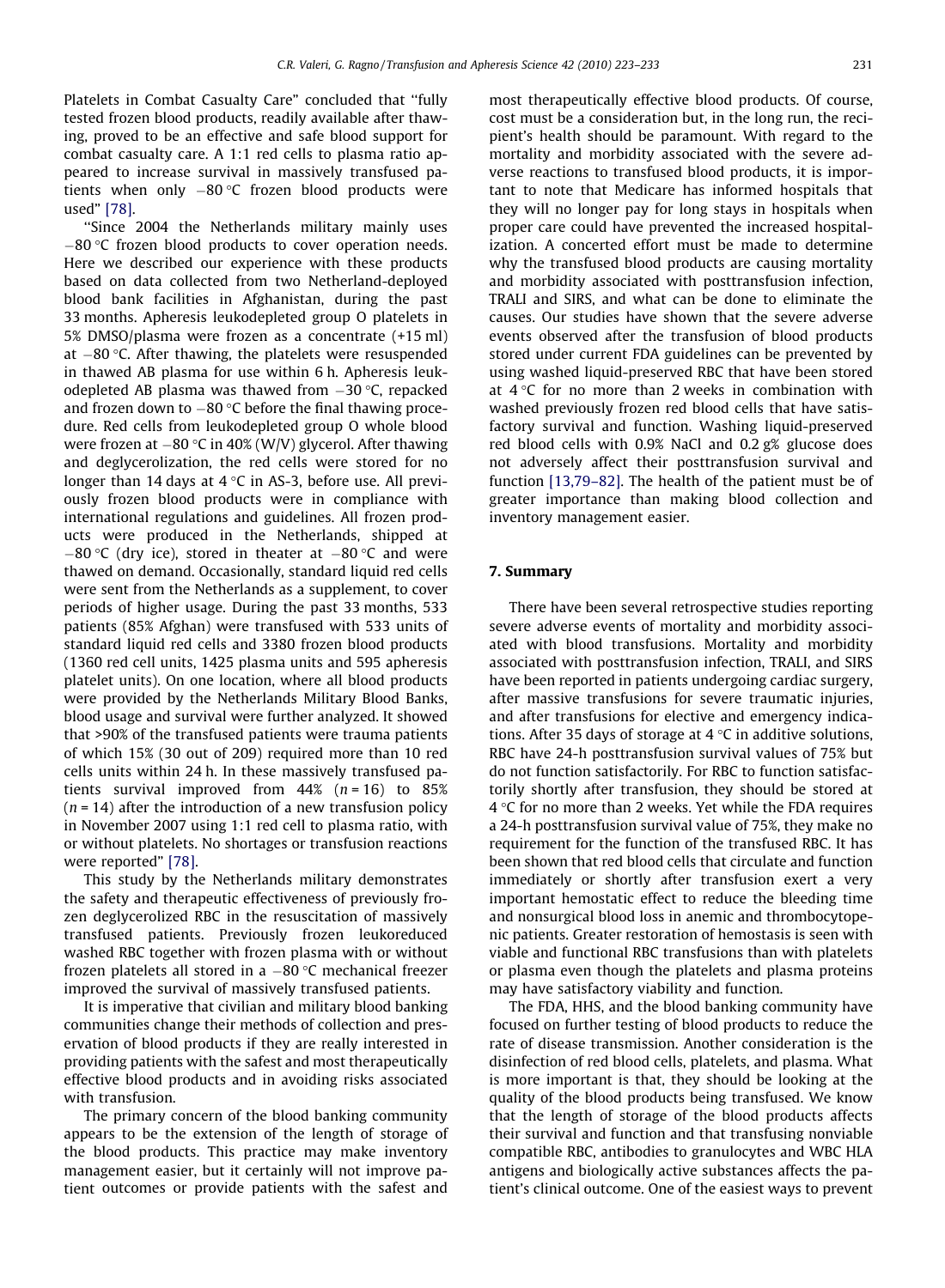<span id="page-9-0"></span>the severe adverse effects that have been observed is to ensure that the transfused blood products survive and function at an optimum level and that the levels of antibodies to granulocytes and WBC HLA antigens and biologically active substances are reduced. The best way to ensure this is to store liquid-preserved human red blood cells at 4 °C in additive solutions for no more than 2 weeks and leukoreduced platelets at room temperature for no more than 2 days. These liquid-preserved blood products can be used in conjunction with frozen RBC, platelets, and plasma stored in –80 °C mechanical freezers.

The reluctance of the blood banking community to consider any changes that could improve the safety and therapeutic effectiveness of blood products brings to mind two very relevant quotations: one by Maurice Maeterlinck is that ''At every crossway on the road that leads to the future, every progressive spirit is opposed by a thousand men appointed to guard the past." The other by Winston Churchill is that ''Occasionally man will stumble on the truth but will manage to pick himself up and continue on as if nothing had happened." It is time now to investigate the current blood banking procedures and to seek ways to improve them.

### Acknowledgements

This work was supported with funds provided through the Navy Bureau of Medicine and Surgery, the Office of Naval Research and the Congress. The opinions or assertions contained herein are those of the authors and are not to be construed as official or reflecting the views of the Navy Department or Naval Service at large.

The authors acknowledge the editorial assistance of Ms. Cynthia A. Valeri and the support of the late Congressman from Massachusetts, J. Joseph Moakley.

#### References

- [1] Valeri CR, Ragno G. Cryopreservation of human blood products. Trans Apher Sci 2006;34:271–87 [with an editorial on p. 267–9].
- [2] Lelkens CCM, Koning JR, deKort B, Floot IBG, Noorman F. Experience with frozen blood products in the Netherlands military. Trans Apher Sci 2006;34:289–96.
- [3] Zimrin AB, Hess JR. Current issues relating to the transfusion of stored red blood cells. Vox Sang 2009;96:93–103.
- [4] Lelubre C, Piagnerelli M, Vincent JL. Association between duration of storage of transfused red blood cells and morbidity and mortality in adult patients: myth or reality? Transfusion 2009;49:1384–94.
- [5] Bennett-Guerrero E, Stafford-Smith M, Waweru PM, Bredehoeft S, Campbell ML, Haley NR, et al. A prospective, double-blind, randomized clinical feasibility trial of controlling the storage age of red blood cells for transfusion in cardiac surgical patients. Transfusion 2009;49:1375–83.
- [6] Steiner ME, Stowell C. Does red blood cells storage affect clinical outcome? When in doubt, do the experiment. Transfusion 2009;49: 1286–90.
- Basran S, Frumento RJ, Cohen A, Lee S, Du Y, Nishanian F, et al. The association between duration of storage of transfused red blood cells and morbidity and mortality after reoperative cardiac surgery. Anesth Analg 2006;100:15–20.
- [8] Koch CG, Li L, Sessler DI, et al. Duration of red cell storage and complications after cardiac surgery. N Engl J Med 2008;358:1229–39.
- [9] Valeri CR. Measurement of viable ADSOL-preserved human red blood cells. N Eng J Med 1985;312:377–8.
- [10] Valeri CR, Pivacek LE, Palter M, Dennis RC, Yeston N, Emerson CP, et al. A clinical experience with  $ADSOL^{\circledast}$  preserved erythrocytes. Surg Gynec Obstet 1988;166:33–46.
- [11] Valeri CR. Status report on the quality of liquid and frozen red blood cells. Vox Sang 2002;83(1):193–6.
- [12] McFaul SJ, Corley JB, Mester CW, Nath J. Packed blood cells stored in AS-5 become proinflammatory during storage. Transfusion 2009;49:1451–60.
- [13] Biffi WL, Moore EE, Offner PI, Ciesla DI, Gonzalez RI, Silliman CC, Plasma from aged stored red blood cells delays neutrophil apoptosis and primes for cytotoxicity: abrogation by poststorage washing but not prestorage leukoreduction. J Trauma 2001;50:426–32.
- [14] Adamson JW. Editorial new blood, old blood or no blood? N Engl J Med 2008;358:1295–6.
- [15] Dzik W. Fresh blood for everyone? Balancing availability and quality of stored RBCs. Transfus Med 2008;18:260–8.
- [16] Valeri CR. Physiology of blood transfusion. In: Barie PS, Shires GT, editors. Surgical intensive care. Little, Brown & Co.; 1993. p. 681–721.
- [17] Maegele M, Lefering R, Paffrath T, Tjardes T, Simanski C, Bouillon B, et al. Red blood cell to plasma ratios transfused during massive transfusion are associated with mortality in severe multiple injury: a retrospective analysis from the Trauma Registry of the Deutsche Gessellschaft fur Unfallchirurgie. Vox Sang 2008;95:112–9.
- [18] Hess JR, Dutton RB, Holcomb JB, Scalea TM. Giving plasma at a 1:1 ratio with red cells in resuscitation: who might benefit? Transfusion 2008;48:1763–5.
- [19] Valeri CR, Khuri S, Ragno G. Non-surgical bleeding diathesis in anemic thrombocytopenic patients: role of temperature, RBC, platelets, and plasma clotting proteins. Transfusion 2007;47: 206S–48S.
- [20] Heaton A, Keegan T, Holme S. In vivo regeneration of red cell 2,3 diphosphoglycerate following transfusion of DPG-depleted AS-1, AS-3 and CPDA-1 red cells. Br J Haematol 1989;71:131–6.
- [21] Valeri CR, Hirsch NM. Restoration in vivo of erythrocyte adenosine triphosphate, 2,3-diphosphoglycerate, potassium ion, and sodium ion concentrations following the transfusion of acid–citrate– dextrose-stored human red blood cells. J Lab Clin Med 1969;73: 722–33.
- [22] Beutler E, Wood L. The in vivo regulation of red cells 2,3 diphosphoglyceric acid (DPG) after transfusion of stored blood. J Lab Clin Med 1969;74:300–4.
- [23] Valeri CR. Oxygen transport function of preserved red cells. In Garby L, editor. Clinics in haematology, anaemia and hypoxia, vol. 3, no. 3. Philadelphia, London: Saunders; 1974. p. 649–88.
- [24] Valeri CR. Clinical importance of the oxygen transport function of preserved red blood cells. In: Nicolau C, editor. Proceedings of the 12th Katzir-Katchalsky meeting on oxygen transport in red blood cells, 4–7 April 1984, Tours, France. Oxford, England: Pergamon Press; 1986.
- [25] Weiskopf RB, Feiner J, Toy P. Red cell age and function. Transfusion 2008;48:2026.
- [26] Valeri CR, Rorth M, Zaroulis CG, Jakubowski MS, Vescera S. Physiologic effects of hyperventilation and phlebotomy in baboons: systemic and cerebral oxygen extraction. Ann Surg 1975;181:99–105.
- [27] Valeri CR, Rorth M, Zaroulis CG, Jakubowski MS, Vescera S. Physiologic effects of transfusing red blood cells with high or low affinity for oxygen to passively hyperventilated, anemic baboons: systemic and cerebral oxygen extraction. Ann Surg 1975;181: 106–13.
- [28] Valeri CR, MacGregor H, Giorgio A, Ragno G. Circulation and hemostatic function of autologous fresh, liquid preserved, and cryopreserved baboon platelets transfused to correct an aspirininduced thrombocytopathy. Transfusion 2002;42:1206–16.
- [29] Khuri SF, Healey N, MacGregor H, Barnard MR, Szymanski IO, Birjiniuk V, et al. Comparison of the effects of transfusions of cryopreserved and liquid-preserved platelets on hemostasis and blood loss after cardiopulmonary bypass. J Thorac Cardiovasc Surg 1999;117:172–84.
- [30] Handin RI, Valeri CR. Hemostatic effectiveness of platelets stored at 22 -C. N Eng J Med 1971;285:538–43.
- [31] Valeri CR. Hemostatic effectiveness of liquid-preserved and previously frozen human platelets. N Eng J Med 1974;290:353–8.
- [32] Valeri CR, Feingold H, Marchionni LD. A simple method for freezing human platelets using  $6\%$  dimethylsulfoxide and storage at  $-80$  °C. Blood 1974;43:131–6.
- [33] Melaragno AJ, Carciero R, Feingold H, Talarico L, Weintraub L, Valeri CR. Cryopreservation of human platelets using 6% dimethylsulfoxide and storage at  $-80$  °C. Effects of 2 years of frozen storage at  $-80$  °C and transportation in dry ice. Vox Sang 1985;49:245–58.